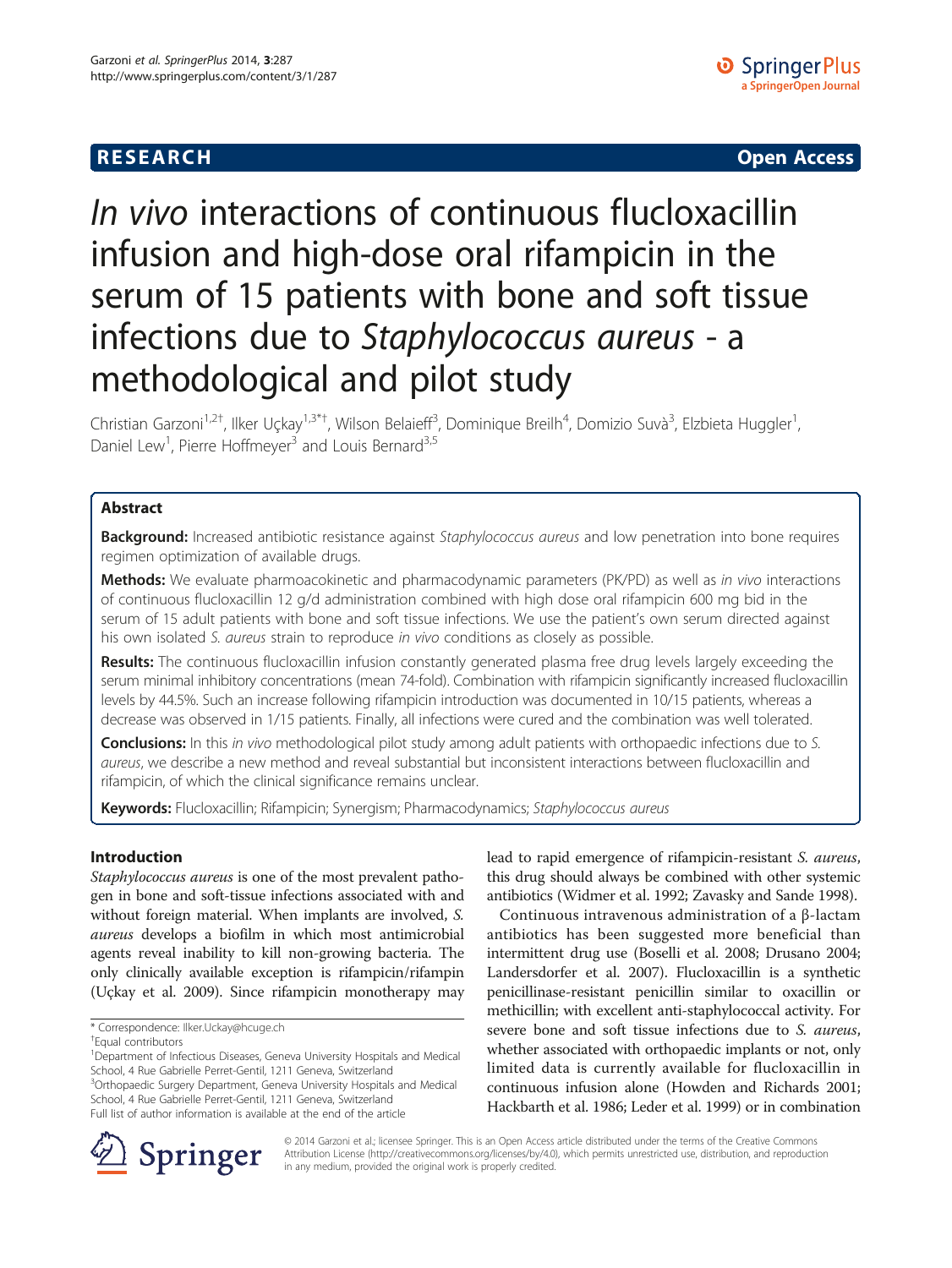with rifampicin. Furthermore, development of new antimicrobial drugs against S. aureus by the industry is limited (Jugun et al. [2013\)](#page-3-0). Therefore, new pharmacokinetic and pharmacodynamic (PK/PD) studies in vivo are required to optimize the potency of today's available antimicrobial regimens (Le and Bayer [2003;](#page-3-0) Czekaj et al. [2011](#page-3-0)). In this methodological and pilot study, we prospectively investigate activity parameters of a combined oral rifampicin and continuous flucloxacillin regimen in 15 adult hospitalized patients. Methodologically speaking, we use the patient's own serum directed against his own isolated S. aureus strain to reproduce *in vivo* conditions as closely as possible. This method may be clinically more relevant than in vitro studies on synergism/antagonism. Of note, this study wasn't designed to measure clinical outcome, and is focused on pharmocologic parameters in vivo only.

## Methods

## Subjects and treatment

Fifteen adult patients hospitalized for acute bone and soft tissue infections due to S. aureus were prospectively included in this methodological pilot study. Informed patient consent was obtained, in accordance with local institution policy. All subjects had microbiological identification of S. aureus in more than two concordant intraoperative bacterial cultures and a normal hepatic and renal function (creatinin-clearance > 50 ml/min). Exclusion criteria were polymicrobial infections, co-medication with any drug known for significant interaction with rifampicin, patients with allergy or intolerance to flucloxacillin and/or rifampicin, and hepatitis (serum transaminase levels >3× upper normal limit or cirrhosis CHILD B or C).

All patients were antibiotic-naïve prior to flucloxacillin/ rifampicin therapy being started. Continuous intravenous flucloxacillin 12 g/d without loading dose was initiated as soon as *S. aureus* infection was suspected on the basis of a positive Gram-staining while awaiting culture pathogen identification. After 72 h, flucloxacillin was considered at steady state, because of its serum half-life of 0.75-1.5 h. Oral rifampicin 600 mg bid was added after culture confirmation and kept throughout the therapy. Duration of combined treatment with flucloxacillin and rifampicin followed current recommendations (Trampuz and Zimmerli [2006;](#page-4-0) Bernard et al. [2010\)](#page-3-0). Surgery was performed according to standard of care. Staphylococci species were characterized by slidex agglutination (Pastorex®, BIO-RAD) and the ID32 Staphylococcus Gallery (bioMérieux, Marcy L'Etoile, France) and according to Clinical and Laboratory Standard Institute guidelines (CLSI [2008\)](#page-3-0).

## Pharmacologic analyses

Serum was collected at three predetermined time points. A: 72 h after initiation of flucloxacillin; B: at 48 h after rifampicin treatment onset but 30 minutes before the

fifth dose was delivered (rifampicin trough level); C: 1 hour after fifth rifampicin dose (rifampicin peak level). At each time point, serum flucloxacillin (A,B,C) and rifampicin (B,C) concentrations were assessed using high liquid pressure chromatography technique. A specific and automatable assay was developed for simultaneous flucloxacillin and rifampicin quantification in human plasma. A Prontosil C18 AQ + 150 × 4.6 mm column was used for chromatographic separation. Voriconazole was used as internal standard (IS). UV detection was set at three wavelengths: 220 nm for flucloxacillin, 340 nm for rifampicin and 260 nm for IS. Retention times were 3.8 min, 6 min. and 7 min. for flucloxacillin, rifampicin and IS respectively. Rifampicin and flucloxacillin were extracted from plasma and mixed with IS solution, an orthoboric acid pH 3.5-solution and an ascorbic acid solution to prevent rifampicin oxidation. Limits of quantification and detection were 0.25-0.1 μg/ml for flucloxacillin, and 0.1- 0.03 μg/ml for rifampicin, respectively. Data's validation for accuracy in intra and inter-day precision were good. Coefficient of variation for flucloxacillin was between 3.43% and 8.58% and accuracy between 94.2% and 103.7%. For rifampicin, the corresponding numbers were between 1.07% and 7.54% and between 96.0% and 106.4%, respectively.

Flucloxacillin steady-state concentrations were measured before 600 mg rifampicin was initiated (time point A) and at two time points afterwards (B and C). The observed minimum and maximum concentrations of rifampicin were assumed to be at time point B (trough level) and C (peak level 1 h after), respectively. Steady-state concentration-time data for flucloxacillin were analyzed with a standard pharmacokinetic method by using Kinetica™ software (Version 4.4, San Diego, USA). Steady-state concentration-time data for rifampicin were analyzed by population pharmacokinetic methods by using NPEM™ software (Los Angeles, USA).

## Serum minimal inhibitory concentration (SMIC) and bactericidal concentration (SMBC)

For every patient, SMIC was determined at every time point using the microdilution method. Briefly, patient's serum was incubated for 24 h at 37°C after being added 10E<sup>6</sup> colony forming units of *S. aureus* per serum milliliter. The S. aureus used was the same isolate that was isolated from the patient in question. SMIC was defined as the highest dilution that did not exhibit visible growth. Tests were performed in accordance with National Committee for Clinical Laboratory Standards recommendations (NCCLS [1999\)](#page-4-0). The SMBC was defined as the concentration at which growth plates displayed killing ≥ 99.9% of the inoculum. All experiments for SMIC and SMBC were conducted in triplicate.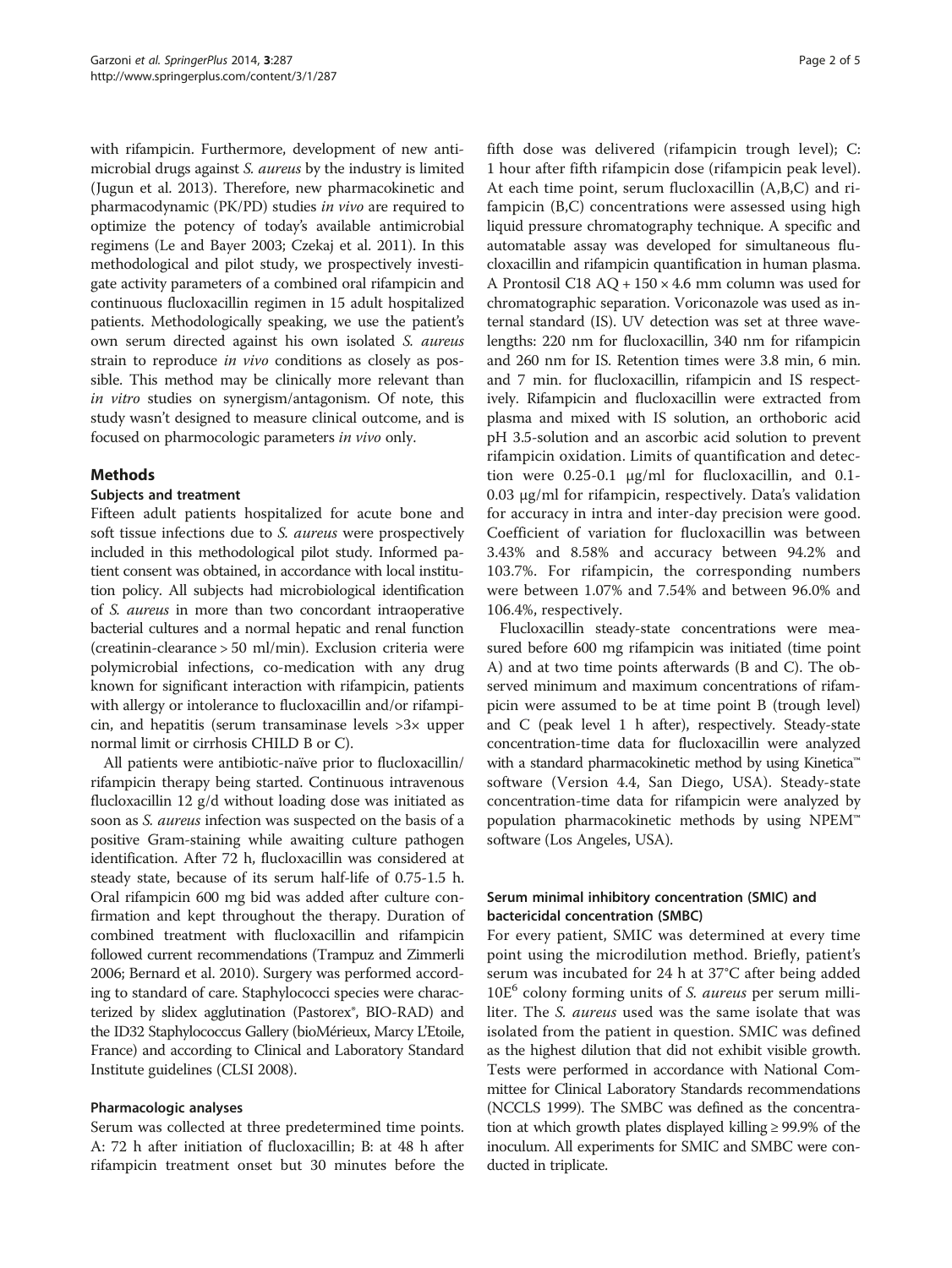#### Statistical analysis

Group comparisons were performed using the Wilcoxonranksum-test or the Kruskal-Wallis-test, as appropriate. *P* values ≤0.05 (two-tailed) were significant. Analyses were performed with STATA™ software, 9.0 (Corporate Station, USA).

## Results

## Patients and outcome

A total of 15 patients (age, 35-75 years) with S. aureus infections were enrolled according to inclusion/exclusion criteria: 4 cellulitis with abscesses, 4 native joint infections, 3 infected orthopaedic implants, 2 spondylodiscitis, 2 bursitis and 1 case of pin-track infection with acute osteomyelitis. One patient had both cellulitis and osteomyelitis. Two episodes were bacteremic. Surgery was performed in all patients: drainage (8×), debridement (3×), bursectomy  $(2\times)$ , one-stage prosthesis exchange  $(1\times)$  and pin removal (1×). All subjects completed the study and had complete infectious remission after the completion of therapy with a minimum follow-up of 12 months. Duration of treatment was variable according to the infection (14 to 41d, mean 23 days). All S. aureus strains were highly sensitive to both studied drugs. SMIC for flucloxacillin ranged between  $0.25$ -1 μg/ml (mean  $0.78$  μg/ml), and SMIC for

rifampicin ranged between 0.015-0.03 μg/ml (mean 0.019 μg/ml) (CLSI [2008](#page-3-0)). Continuous flucloxacillin generated a mean serum level of 34 μg/ml (range 19.9- 65.3). After adding rifampicin, on average flucloxacillin concentration increased significantly by 44.6% to a mean serum value of 45.6  $\mu$ g/ml (range, 28.7-65.6) (p = 0.0008). In contrast, a highly significant difference was documented between SMIC at time point A and C, with a mean value increasing from 1:130 to 1:412 ( $p < 0.001$ ). Only one patient showed decreased activity after adding rifampicin (Table 1). There was no occurrence of significant medicamentous hepatitis with serum transaminases levels above the upper limit or liver insufficiency.

## **Discussion**

We performed a methodological pilot study using the patient's own serum directed against his own isolated S. aureus strain to reproduce in vivo conditions as closely as possible. We furthermore demonstrate significant pharmacologic interaction during simultaneous administration of continuous 12 g per day flucloxacillin and oral rifampicin 600 mg twice daily in 15 adult patients with various musculoskeletal infections due to S. aureus. Of note, our study did not demonstrate true synergism when using this combined regimen. The titer

Table 1 Reciprocal serum minimal inhibitory and bactericidal dilutions<sup>+</sup>

|                | Reciprocal serum minimal inhibitory dilutions (reciprocal titer) <sup>+</sup> |              |      |                                                        | Reciprocal serum minimal bacterial dilutions (reciprocal titer) <sup>+</sup> |                |                |                                                        |
|----------------|-------------------------------------------------------------------------------|--------------|------|--------------------------------------------------------|------------------------------------------------------------------------------|----------------|----------------|--------------------------------------------------------|
|                | <b>FOXA</b> alone                                                             | FOXA and RIF |      |                                                        | <b>FOXA alone</b>                                                            | FOXA and RIF   |                |                                                        |
|                |                                                                               |              |      | <b>Activity change</b><br>after RIF<br>combination (*) |                                                                              |                |                | <b>Activity change</b><br>after RIF<br>combination (*) |
| Patient        | TP-A                                                                          | TP-B         | TP-C |                                                        | TP-A                                                                         | $TP-B$         | TP-C           |                                                        |
|                | 32                                                                            | 128          | 256  | 2.5                                                    | 8                                                                            | $<$ 2          | $<$ 2          | $-3$                                                   |
| $\overline{2}$ | 256                                                                           | 64           | 256  | $-1$                                                   | $<$ 2                                                                        | $\overline{4}$ | $<$ 2          |                                                        |
| 3              | 32                                                                            | 64           | 1024 | 3                                                      | $<$ 2                                                                        | $<$ 2          | 1024           | 9                                                      |
| $\overline{4}$ | 128                                                                           | 1024         | 1024 | 3                                                      | <                                                                            | 32             | 32             | 5                                                      |
| 5              | 128                                                                           | 128          | 128  | $\mathbf 0$                                            | $<$ 2                                                                        | $<$ 2          | 16             | $\overline{2}$                                         |
| 6              | 512                                                                           | 64           | 128  | $-2.5$                                                 | $<$ 2                                                                        | $<$ 2          | $<$ 2          | $\circ$                                                |
| $\overline{7}$ | 32                                                                            | 128          | 32   | $\mathbf{1}$                                           | $\overline{4}$                                                               | $<$ 2          | $<$ 2          | $-2$                                                   |
| 8              | 128                                                                           | 512          | 512  | $\overline{2}$                                         | $\overline{2}$                                                               | $<$ 2          | $<$ 2          | $-1$                                                   |
| 9              | 64                                                                            | 256          | 512  | 2.5                                                    | 64                                                                           | $<$ 2          | $<$ 2          | -6                                                     |
| 10             | 32                                                                            | 128          | 256  | 2.5                                                    | 8                                                                            | $<$ 2          | $<$ 2          | $-3$                                                   |
| 11             | 128                                                                           | 512          | 1024 | 2.5                                                    | 128                                                                          | 512            | 1024           | 2.5                                                    |
| 12             | 64                                                                            | 512          | 128  | $\overline{2}$                                         | $\overline{4}$                                                               | $<$ 2          | $<$ 2          | $-2$                                                   |
| 13             | 128                                                                           | 512          | 512  | $\overline{2}$                                         | $\overline{2}$                                                               | $<$ 2          | $\overline{2}$ | $-0.5$                                                 |
| 14             | 32                                                                            | 128          | 128  | $\overline{2}$                                         | 16                                                                           | $<$ 2          | $<$ 2          | $-4$                                                   |
| 15             | 256                                                                           | 128          | 256  | $-0.5$                                                 | 64                                                                           | $<$ 2          | $<$ 2          | $-6$                                                   |

FOXA = Continuous intravenous flucloxacillin 12 g/d. RIF = Oral rifampin 600 mg bid.

+ Units are not written to spare space. Units are in μg/ml.

\*Activity change expressed in dilutions. Calculated as difference between activity with FOXA alone (time point A) and the mean activity in the 2 conditions measured after RIF adjunction (time points B and C). Positive values denote increase activity, negative ones decreased activity.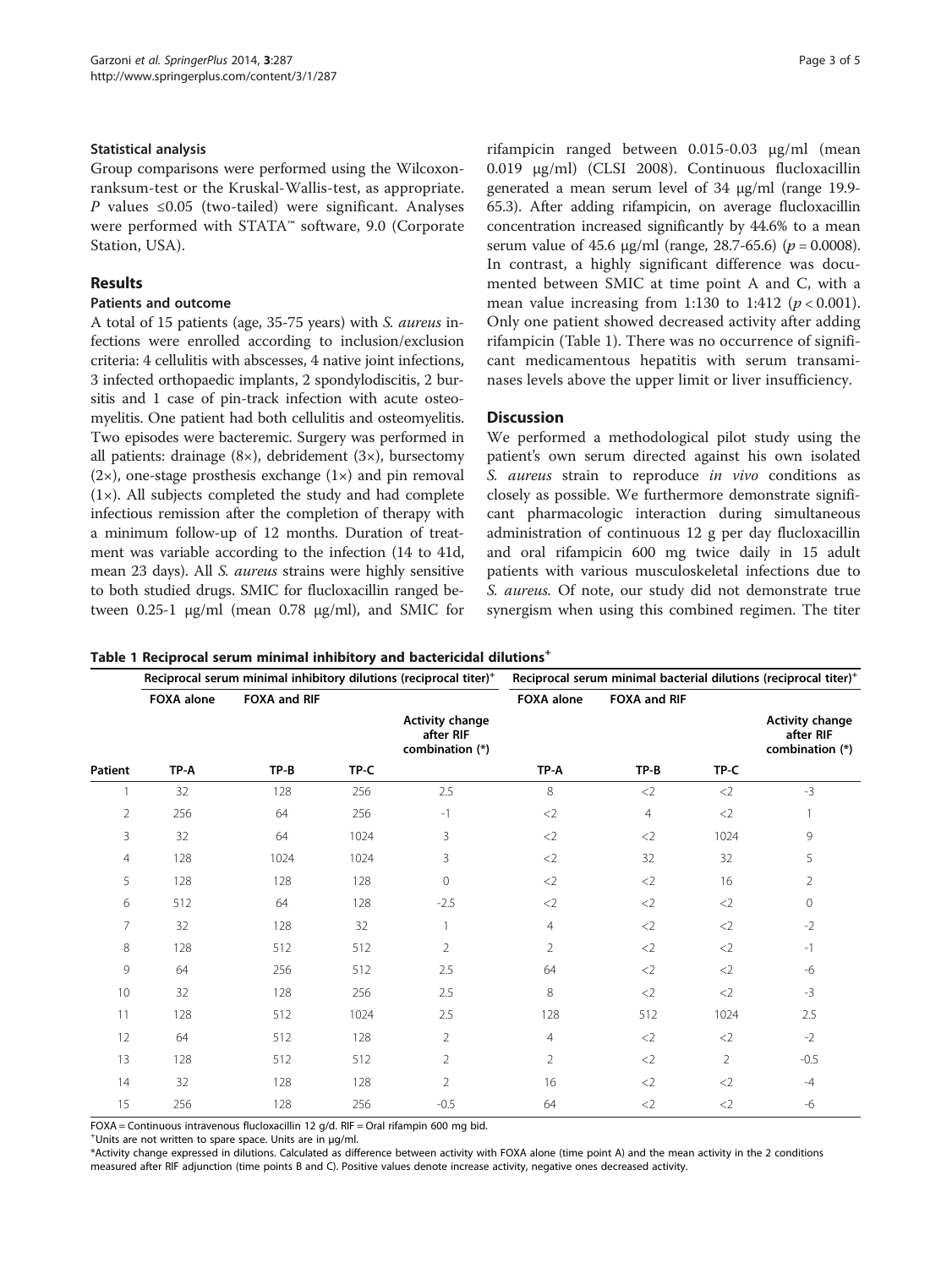<span id="page-3-0"></span>increase was only 3-fold when two antibiotic treatments were administered simultaneously in comparison to one drug alone. There was a wide discrepancy between inhibitory and bactericidal serum dilutions in the majority of patients. This finding is inconsistent with what would be expected for bactericidal drugs in which the SMBC is usually within 4-fold of the SMIC.

Literature is controversial regarding synergism vs. antagonism of flucloxacillin combination with rifampicin/ rifampin (Brandt et al. 1994; Hackbarth et al. 1986; Massanari and Donta 1978; Swanberg and Tuazon [1984](#page-4-0); Van der Auwera and Klastersky [1983;](#page-4-0) Van der Auwera et al. [1983](#page-4-0), [1985](#page-4-0); Zak et al. [1983](#page-4-0); Zinner et al. [1981a](#page-4-0), [b](#page-4-0)). Overall, results between different in vitro studies correlate poorly and no single method has currently been proven superior to another (Bliziotis et al. 2007; Perlroth et al. [2008\)](#page-4-0). Therefore, we have opted to study pharmagologic activities using the patient's own serum directed against his own isolated S. aureus strain to reproduce in vivo conditions as closely as possible. Thus, our method of testing patient's own serum with patient's own S. aureus is novel to the best of our knowledge. Most of our patients' serum collected under combined therapy showed enhanced antistaphylococcal flucloxacillin activity when tested in vitro. Sera collected at peak rifampicin concentration showed an increased, unchanged or decreased effect in 10 (67%), 4 (27%) and 1 (7%) cases respectively, when compared with sera collected before rifampicin introduction.

In conclusion, we report that in continuous infusion with 12 g/d, serum flucloxacillin levels constantly exceeded by several folds the MIC for S. aureus and the association with rifampicin may further increase these serum levels. We also demonstrate that combination of rifampicin with a flucloxacillin may partially lead to an increased bactericidal effect, which was, however, not consistent in all patients. Our study used the patient's own serum directed against his own isolated S. aureus strain to reproduce in vivo conditions as closely as possible. The method used in the present study may be clinically more relevant than in vitro studies on synergism/antagonism. This was a methodological, pilot, and an in vivo pharmocologic study and not a clinical outcome study. All 15 patients were considered cured after a minimal follow-up of 12 months; however, our small cohort of patients makes it impossible to assess the clinical efficacy and relevance of our flucloxacillin and rifampicin serum interaction findings. Treatment may as well have been successful with a combination of surgery and flucloxacillin alone, particularly in the case of soft tissue infections such as cellulitis and bursitis.

#### Competing interests

The authors declared that they have no competing interests.

#### Authors' contributions

CG, LB, IU and DB designed the study. CG, DB, DS, EH, DL and PH conducted it. CG, WB, LB, and IU performed the drafting of the manuscript. All authors read and approved the final manuscript.

#### Acknowledgements

We thank the Laboratory of Microbiology of Geneva University Hospitals for the analyses.

#### Funding

No funding sources.

#### Author details

<sup>1</sup>Department of Infectious Diseases, Geneva University Hospitals and Medical School, 4 Rue Gabrielle Perret-Gentil, 1211 Geneva, Switzerland. <sup>2</sup>Clinic for Infectious Diseases, University of Berne, Inselspital, Bern, Switzerland. <sup>3</sup>Orthopaedic Surgery Department, Geneva University Hospitals and Medical School, 4 Rue Gabrielle Perret-Gentil, 1211 Geneva, Switzerland. 4 Departments of Pharmacokinetics and Clinical Pharmacy, Victor-Segalen University, Bordeaux, France. <sup>5</sup>Department of Infectious Diseases, Tours University Hospital, Tours, France.

#### Received: 11 April 2014 Accepted: 22 May 2014 Published: 7 June 2014

#### References

- Bernard L, Legout L, Zürcher-Pfund L, Stern R, Rohner P, Peter R, Assal M, Lew D, Hoffmeyer P, Uçkay I (2010) Six weeks of antibiotic treatment is sufficient following surgery for septic arthroplasty. J Infect 61:125–132
- Bliziotis IAF, Ntziora F, Lawrence KR, Falagas ME (2007) Rifampin as adjuvant treatment of Gram-positive bacterial infections: a systematic review of comparative clinical trials. Eur J Clin Microbiol Infect Dis 26:849–856
- Boselli E, Breilh D, Rimmele T, Guillaume C, Xuereb F, Saux MC, Bouvet L, Chassard D, Allaouchiche B (2008) Alveolar concentrations of piperacillin/ tazobactam administered in continuous infusion to patients with ventilatorassociated pneumonia. Crit Care Med 36:1500–1506
- Brandt CM, Rouse MS, Tallan BM, Wilson WR, Steckelberg JM (1994) Failure of time-kill synergy studies using subinhibitory antimicrobial concentrations to predict in vivo antagonism of cephalosporin-rifampin combinations against Staphylococcus aureus. Antimicrob Agents Chemother 38:2191–2193
- Clinical and Laboratory Standards Institute CLSI (2008) Performance Standards for Antimicrobial Susceptibility Testing; 17th Informational Supplement. Wayne, PA
- Czekaj J, Dinh A, Moldovan A, Vaudaux P, Gras G, Hoffmeyer P, Lew D, Bernard L, Uçkay I (2011) Efficacy of a combined oral clindamycin-rifampicin regimen for therapy of staphylococcal osteoarticular infections. Scand J Infect Dis 43:962–967
- Drusano GL (2004) Antimicrobial pharmacodynamics: critical interactions of 'bug and drug'. Nat Rev Microbiol 2:289–300
- Hackbarth CJ, Chambers HF, Sande MA (1986) Serum bactericidal activity of rifampin in combination with other antimicrobial agents against Staphylococcus aureus. Antimicrob Agents Chemother 29:611–613
- Howden BP, Richards MJ (2001) The efficacy of continuous infusion flucloxacillin in home therapy for serious staphylococcal infections and cellulitis. J Antimicrob Chemother 48:311–314
- Jugun K, Vaudaux P, Garbino J, Pagani L, Hoffmeyer P, Lew D, Uçkay I (2013) The safety and efficacy of high-dose daptomycin combined with rifampicin for the treatment of Gram-positive osteoarticular infections. Int Orthop 37:1375–1380
- Landersdorfer CB, Kirkpatrick CM, Kinzig-Schippers M, Bulitta JB, Holzgrabe U, Drusano GL, Sorgel F (2007) Population pharmacokinetics at two dose levels and pharmacodynamic profiling of flucloxacillin. Antimicrob Agents Chemother 51:3290–3297
- Le T, Bayer AS (2003) Combination antibiotic therapy for infective endocarditis. Clin Infect Dis 36:615–621
- Leder K, Turnidge JD, Korman TM, Grayson ML (1999) The clinical efficacy of continuous-infusion flucloxacillin in serious staphylococcal sepsis. J Antimicrob Chemother 43:113–118
- Massanari RM, Donta ST (1978) The efficacy of rifampin as adjunctive therapy in selected cases of staphylococcal endocarditis. Chest 73:371–375